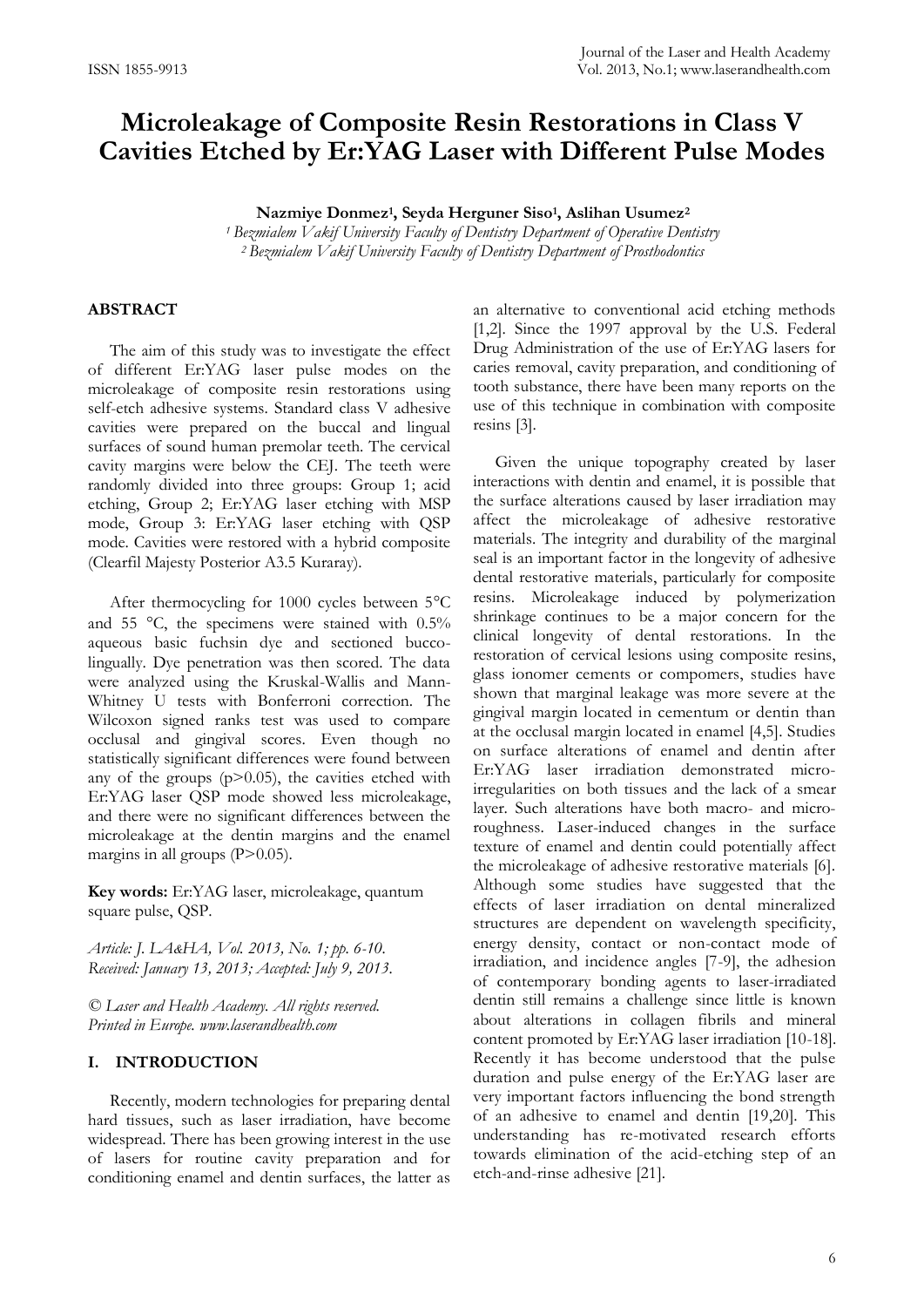The range of treatment parameters of Er:YAG lasers was significantly extended with the latest quantum square pulse (QSP) technology (Fotona, Slovenia). In the QSP mode, a longer laser pulse is divided, i.e. quantized, into several short pulses (pulse quanta) that follow each other at an optimally fast rate [22]. This enables the QSP mode to deliver short, low-energy pulses with the efficiency of long duration, higher energy laser pulses, without sacrificing the efficiency and precision that is provided by short duration pulses. One of the major advantages of the QSP mode is that it significantly reduces the undesirable effects of laser beam scattering and absorption in the debris cloud during hard-tissue ablation [22].

The aim of this study was to evaluate the effect of two different Er:YAG laser pulse modes (QSP and MSP mode) on the microleakage of class V composite restorations which were used to etch Class V cavities in premolar teeth. Microleakage scores at the enamel and dentin margins were evaluated to assess the influence of self-etch adhesive systems on the microleakage of composite restorations in class V cavities conditioning by Er:YAG laser.

## **II. MATERIALS AND METHODS**

Fifteen caries free premolars of comparable dimension were selected for the experiments. The teeth were cleaned, using scalers and rotating brushes to remove soft-tissue remnants. The teeth were then stored in distilled water during the study.

Box-shaped, Class V cavities (2 mm in height, 4 mm in the mesiodistal direction and 2 mm in depth) were prepared in the buccal and lingual aspects of each tooth, using a 6-degree conical diamond bur (No: 8959KR.314.016, Gebr. Brasseler, Lemgo. Germany). Each preparation was designed with the occlusal margin in enamel and the gingival margin in dentin. No bevels were placed. After preparation the teeth were randomly divided into three groups.

Group 1: Acid etching; 37% ortofosforic acid was used for etching during 15 seconds, and specimens were washed and dried. Clearfil SE bond (CSE) (Kuraray, Osaka, Japan) two-step self-etch adhesive system was applied to cavities according to the manufacturer's instructions. Primer was applied for 20 seconds and gently dried. The bonding agent was then applied and light-cured for 10 seconds. Composite resin (Clearfil majesty posterior, Kuraray) was applied to the cavity and polymerized by LED curing unit for 20 seconds.

Group 2: Laser etching was applied to the cavity walls (1.2 watts, 10 Hz, MSP mode, delivered fluence

per pulse 24 J/cm2, with a non-contact handpiece with water and air cooling 50ml/min). Then the CSE selfetching bonding system similar to Group 1 was applied to cavities according to the manufacturer's instructions. Composite resin (Clearfil majesty posterior, Kuraray) was applied to the cavity and polymerized for 20 seconds.

Group 3: Laser etching was applied to the cavity walls (1.2 watts, 10 Hz, QSP mode, delivered fluence per pulse 24 J/cm<sup>2</sup> with a non-contact handpiece with water and air cooling 50ml/min). Then the CSE selfetching bonding system similar to Group 1 was applied to cavities according to the manufacturer's instructions. Composite resin (Clearfil majesty posterior, Kuraray) was applied to the cavity and polymerized for 20 seconds.

The surfaces of the restorations were finished with finishing diamonds (Finishing diamond, Diatech Dental AC, Heerbrugg, Switzerland) and polished with aluminum oxide polishing disks (Sof-Lex, 3M ESPE Dental Products, St. Paul, MN, USA). All specimens were then stored in distilled water at room temperature (24ºC) for 24 hours.

Then the specimens were thermocycled for 1000 cycles between  $5^{\circ}$ C and  $55^{\circ}$ C using a dwell time of 30 seconds and transfer time 10 second. The teeth were then dried superficially and the apex of each tooth was sealed with composite resin. The exposed crown and root structure was covered with two coats of nail varnish, leaving a 1 mm window around the cavity margins. The specimens were then immersed in a solution of 0.5% basic fuchsin dye for 24 hours to produce a visible stain in the incubator (37°C). After this procedure, any surface-adhered dye was carefully rinsed away with tap water. Dye penetration around the specimens was used to determine the presence of a gap around the restoration. Then each tooth was sectioned longitudinally in a bucco-lingual plan through the center of the restoration with a water cooled, slow speed diamond blade (Mecatome T180, Presi, France) to obtain two sections of each tooth. The marginal sealing ability, as indicated by the depth of dye penetration around the enamel or dentin margins, was evaluated under a stereomicroscope (SZ-TP, Olympus, Japan) at 10x22 magnification. The following scoring scale was used to assess the extent of dye penetration at the tooth-restoration interface;

0: no leakage;

1: leakage extending to one-third of the depth of the restoration;

2: leakage extending to two-thirds of the depth of the restoration;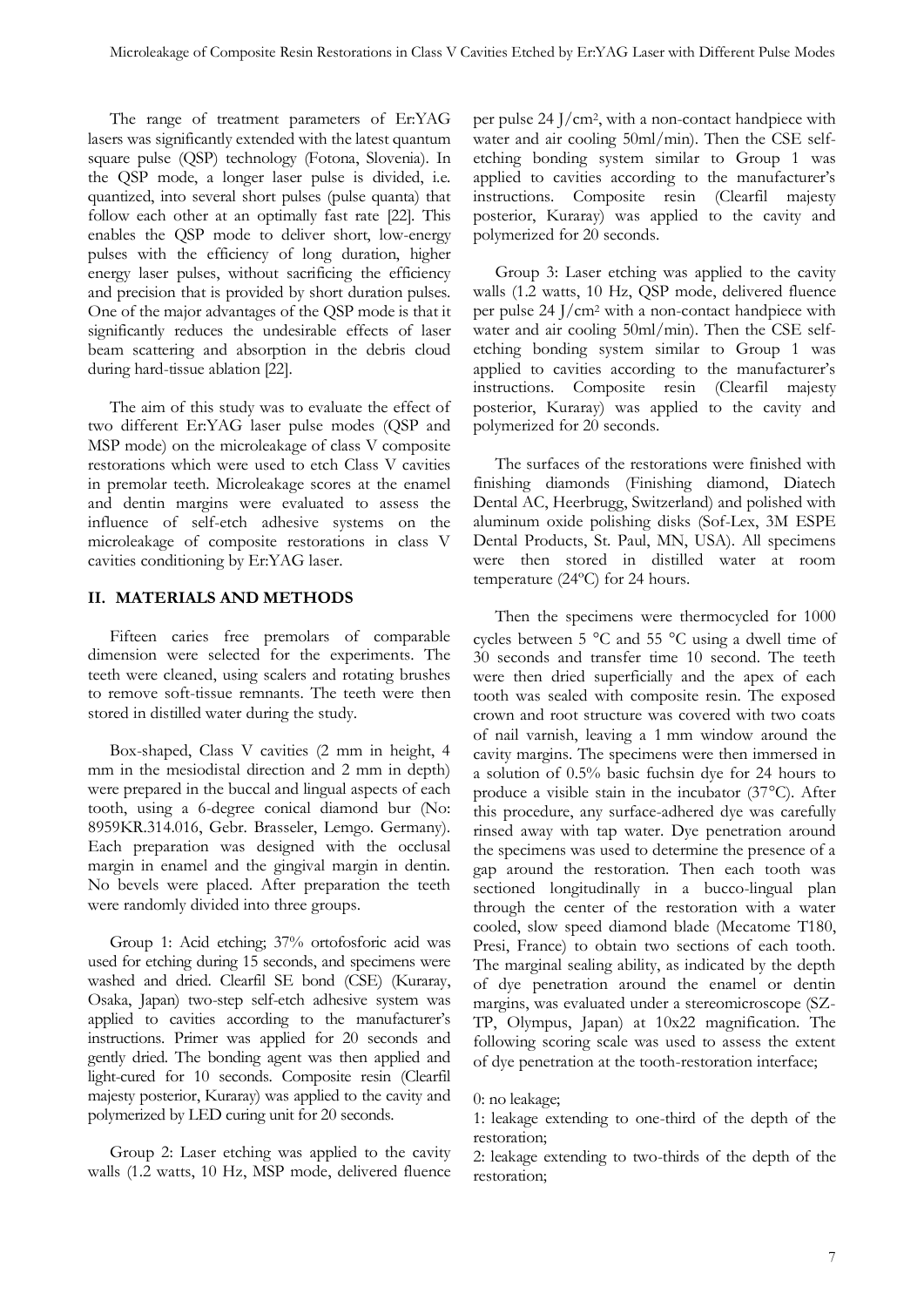3: leakage extending to the floor of the restoration;

4: leakage extending beyond the floor of the restoration. The results were tabulated and submitted to statistical analysis using the Kruskal–Wallis test (one way ANOVA) and Mann–Whitney U-test, a nonparametric variance analysis used to detect differences among the groups. The Wilcoxon's Signed Rank test was used to test microleakage of enamel and dentin at a level of significance of 5%.

## **III. RESULTS**

In all specimens there was no leakage more than Score 1. Table 1 shows the microleakage scores of the groups. Comparing the three groups of etched cavities with regard to the microleakage, the Kruskal–Wallis test showed no difference among the groups (df=2; P=0.147). The ranking of groups according to the mean range (m.r.) of the Kruskal–Wallis test showed the best rank for group I (m.r.=14.6), then group III  $(m.r.=15.5)$  and lastly, group II  $(m.r.=21.4)$ . Considering the microleakage of the surfaces (enamel or dentin), there were no statistically significant differences in all groups (Group I, p= 1.0; Group II,  $p=0.41$ ; Group III,  $p=0.063$ ).

**Table 1: Number of specimens showing microleakage**

|              | Dentin margin |         | Enamel margin |         |
|--------------|---------------|---------|---------------|---------|
|              | Score 0       | Score 1 | Score 0       | Score 1 |
| Acid etching |               |         |               |         |
| MSP mode     |               |         |               |         |
| QSP mode     |               |         |               |         |

#### **IV. DISCUSSION**

Microleakage is defined as the clinically undetectable passage of bacteria, fluids, molecules, or ions between a cavity wall and the restorative material applied to it [23]. This seepage can cause hypersensitivity of restored teeth, tooth discoloration, recurrent caries, pulpal injury, and accelerated deterioration of some restoration materials [24,25]. Some in vitro studies have already demonstrated the influencing role of adhesive systems on microleakage [26, 27]. The current in vitro study was carried out to further investigate the role of etching with different pulse modes of Er:YAG laser on microleakage in class V cavities in premolar teeth. The Class V cavities were located below the cement-enamel junction. The apical extent of the test cavities was intentionally placed into the root surface because leakage at this site is known to be a clinical concern when Class II and Class V cavities are restored with composite resin materials. Studies have shown that microleakage was greater on the gingival wall localized in dentin or cementum than

on the occlusal wall [10, 17], however in the results of the current study there were no statistically significant differences between occlusal and cervical margins.

Pulse duration of the Er:YAG laser is a very important factor for bond strength of an adhesive to enamel and dentin, being directly related to the laser ablation ability and surface morphology [20]. As far as the laser equipment is concerned, an investigation showed that a shorter pulse duration of 35 µs results in significant higher bond strength than longer pulses of 200 µs [28]. Under scanning electron microscopy (SEM) the morphology of the cavities prepared by laser showed irregular enamel margins and dentin internal walls, and a more conservative pattern than that of conventional cavities, however the different power settings and pulse widths of Er:YAG laser in cavity preparation had no influence on microleakage of composite resin restorations [29]. Also in our study, QSP mode (Er:YAG laser) has resulted in less microleakage then MSP mode, however there were no statistically significant differences between the groups.



Fig. 1a, b: The specimen etched with QSP mode of Er:YAG laser; none of the specimens showed microleakage in the enamel margin of the cavity walls.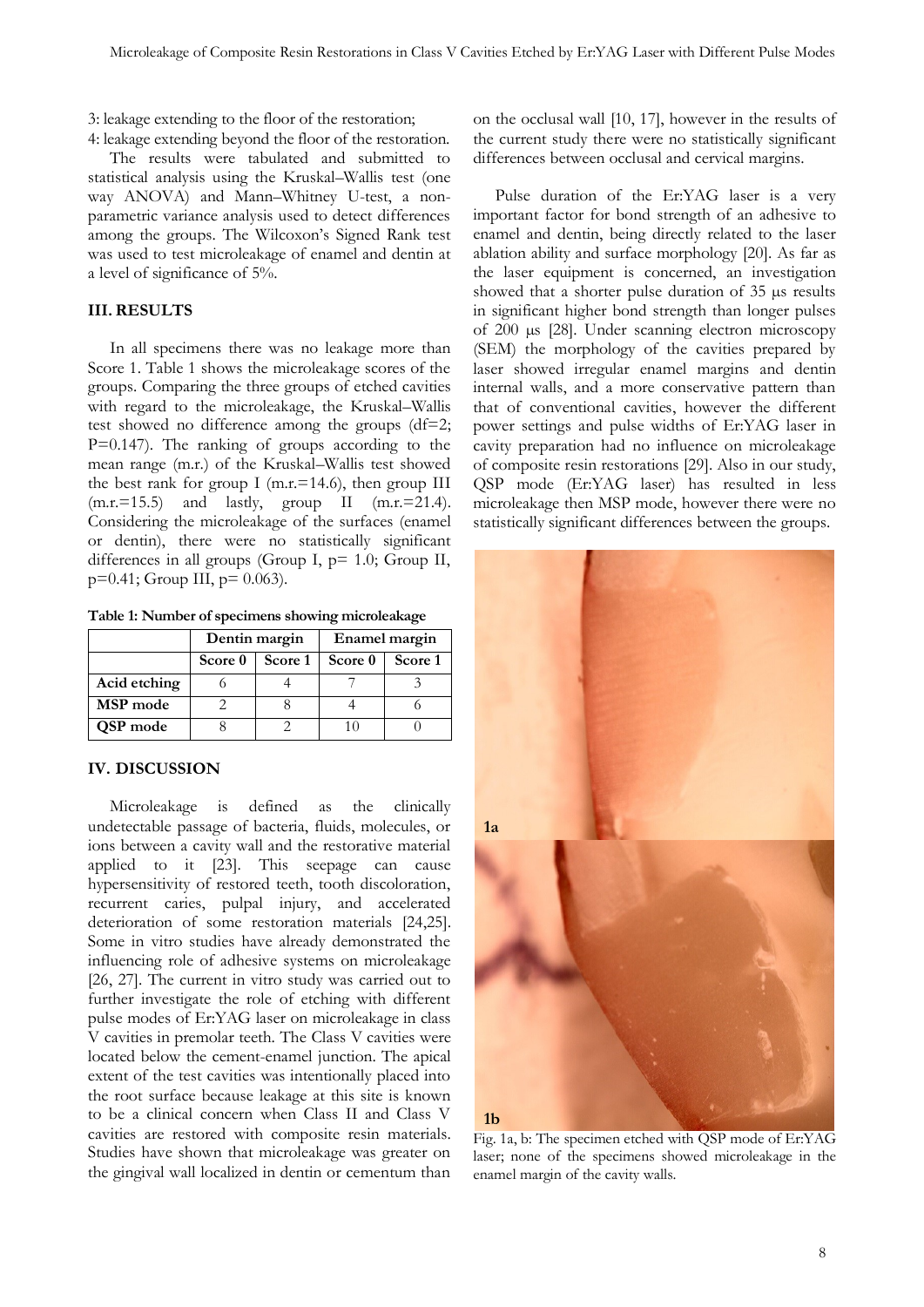Delme et all [15] investigated microleakage in Class V cavities following restoration with conventional glass-ionomer cements or resin-modified glassionomer cements, following Er:YAG laser or conventional preparation. They found that the laserprepared groups (with or without conditioning) restored with Fuji II LC and Fuji VIII allowed the least leakage at both margins. We used the Er:YAG laser in Class V cavities for conditioning, which were conventionally prepared with diamond bur and then restored with composite resin. The specimens etched with MSP mode showed microleakage in the enamel margin of 6 specimens and the dentin margin of 8 specimens (Fig. 2a,b) but none of the specimens etched with QSP mode showed microleakage in the enamel margin, and a dentin margin of 2 specimens showed that (Fig. 1a,b) QSP mode allowed less microleakage than MSP mode.



Fig. 2a, b: The specimen etched with MSP mode of Er:YAG laser; microleakage in both the enamel and gingival margins.

Due to inconsistencies in the published literature and the lack of data on the microleakage of self-etch dentin bonding with the Er:YAG laser's QSP and MSP modes, and the fact that the ultimate effect of laser irradiation on dental tooth substance is not yet fully understood, further studies are needed in this area.

#### **V. CONCLUSIONS**

The results obtained from this study show that: (1) the procedures tested did not completely eliminate microleakage, (2) Er:YAG laser etching with QSP mode was better than conventional acid-etching (Fig. 3a,b) and MSP mode, however, there were no statistically significant differences between them.



Fig. 3a,b: The specimen etched with acid; microleakage in both the enamel and gingival margins.

#### **REFERENCES**

- 1. Gutknecht N, Apel C, Schafer C, Lampert F. Microleakage of composite filling in Er,Cr:YSGG laser-prepared class II cavities. Lasers Surg Med 2001;28:371–374.
- 2. Apel C, Gutknecht N. Bond strength of composites on Er:YAG and Er,Cr:YSGG laser-irradiated enamel. In: SPIE proceedings Vol. 3564, Medical Application of Lasers in Dermatology, Cardiology, Ophthalmology and Dentistry II, 1999;197–200.
- 3. De Moor RJG, Delmé KIM. Erbium lasers and adhesion to tooth structure. J Oral Laser Appl 2006; 6: 7-21.
- 4. Santini A, Mitchell S. Effect of wet and dry bonding techniques on marginal leakage. Am J Dent 1998; 11:219-224.